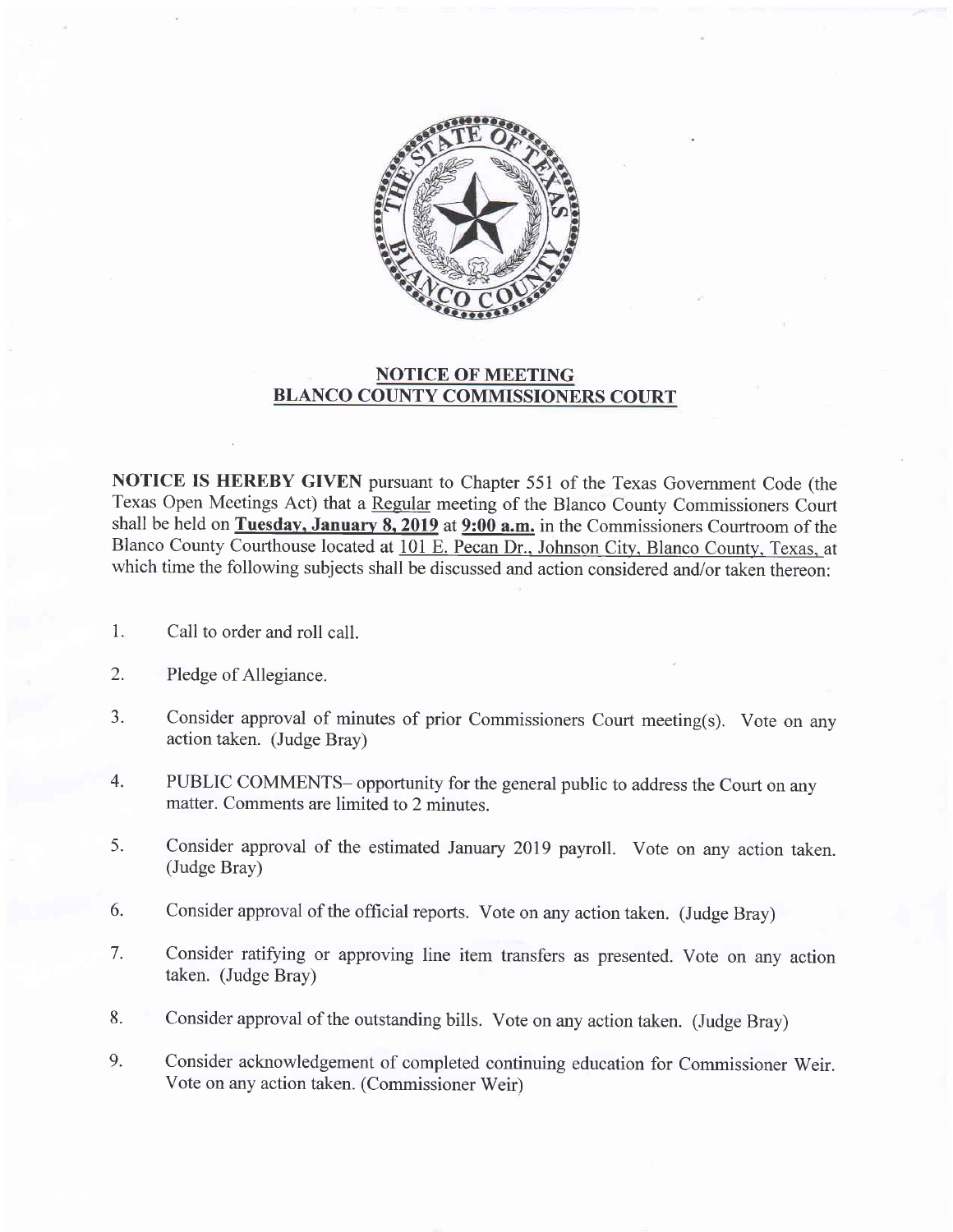- 10. Consider acknowledgement of completed continuing education for Commissioner Granberg. Vote on any action taken. (Commissioner Granberg)
- <sup>1</sup>1. Consider approval of the bonds for the County Clerk, Precinct 2 Commissioner, District Clerk and 2 employees. Vote on any action taken. (Judge Bray)
- 12. Consider acceptance of the annual report of NBCESD #1. Vote on any action taken. (Judge Bray)
- 13. Discussion and approval of the updated Blanco County Historical Commission membership. Vote on any action taken. (Judge Bray)
- 14. Consider authorization for the County Judge to enter into a contract with Canon Financial for an additional copier to be located on the second floor of the Courthouse. Vote on any action taken. (Judge Bray)
- 15. Discussion and possible actin in regards to SAS Towing letter. Vote on any action taken. (Judge Bray)
- 16. Consider authorization to move \$1500.00 from Commissioners Court Fund. # 10-500- 504, to Capital Equipment fund for the purchase of a computer for Precinct 2. Vote on any action taken. (Judge Bray)
- 17. Consider resolution to re-appoint Kermit Roeder as Blanco County's representative to the TCRFC's Technical Committee and appoint Commissioner Uecker to replace retiring Commissioner Sultemeier to the Executive Committee. Vote on any action taken. (Judge Bray)
- 18. Consider authorization for the County Judge to enter into a contract with Kofile Technologies, Inc. for archival digitation and archival indexing of Blanco County's Land Records located at the County Clerk's office. Vote on any action taken. (County Clerk Walla)
- 19. Consider proclamation declaring January 20-26,2019 as "Blanco County School Choice Week". Vote on any action taken. (Judge Bray)
- 20. Consider resolution in opposition to unfunded mandates. Vote on any action taken. (Judge Bray)
- 21. Presentation of the annual report of the Blanco County Recycle Center for used oil collection and cleanup events for 2018. Informational item only. (Commissioner Granberg)
- 22. Discussion and possible action regarding expenditures to date and available balance remaining on the Govemment Capital proceeds. Vote on any action taken. (Judge Bray)